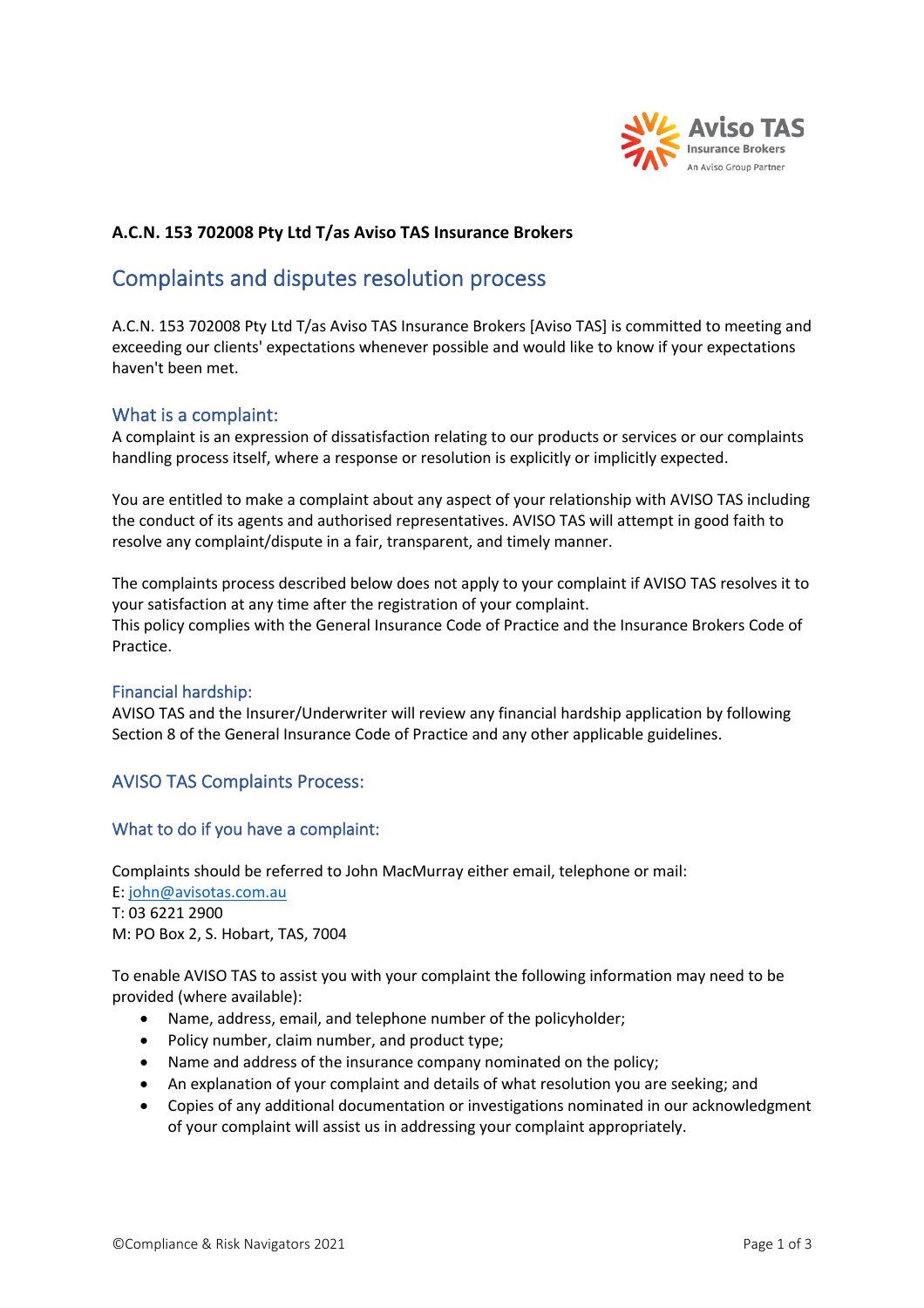# How AVISO TAS will initially handle your complaint:

## Stage 1 – Acknowledgement of Your Complaint

AVISO TAS aims to acknowledge receipt of your complaint by either email or letter within two (2) business days and advise the name and contact details of the employee assigned to liaise with you.

AVISO TAS will respond to your complaint in writing within fifteen (15) business days of receiving any additional information or investigations requested in our acknowledgment of your complaint.

### Stage 2 – Internal Complaints Resolution

If AVISO TAS cannot respond within fifteen (15) business days, AVISO TAS will seek to agree to a reasonable alternative timetable with you. AVISO TAS will keep you informed of the progress no less than every ten (10) business days, unless an alternate timetable is agreed. If we cannot reach a reasonable alternative timetable, or a satisfactory resolution AVISO TAS will advise you of your right to escalate the complaint to Stage 3 of the complaints process.

### Stage 3 – Internal Disputes Resolution

If AVISO TAS's Stage 2 decision does not resolve your complaint to your satisfaction, you may advise AVISO TAS that you wish to escalate your complaint to Stage 3. Your complaint will be escalated and referred for review by the Underwriter's Complaints Management Review Committee. You will be advised in writing, by the Underwriter of the result of their formal review within fifteen (15) business days.

Stages 1,2 and 3 will not exceed forty-five (45) business days in total. If a final decision cannot be provided within forty-five (45) business days, the Insurer/Underwriter will advise you of the reasons for such delay and your right to escalate the matter to AFCA.

You will be kept informed of the progress of the review at least every ten (10) business days. Generally, you will receive a full written response to your complaint within fifteen (15) business days of requesting an escalation of the complaint to Stage 2 and Stage 3 provided all necessary information is received and investigations have been completed.

## Stage 4 – External Dispute Resolution

If your complaint is not resolved in a manner satisfactory to you after the Insurer/Underwriter's formal review, you may refer the matter to AFCA which is an independent national scheme for consumers in Australia, free of charge and established for resolving disputes between the insured and their insurance intermediary/insurer. AFCA will advise you if your dispute falls within its rules.

Where your complaint is eligible for referral to the Australian Financial Complaints Authority (AFCA) who will likely have the appropriate authority to deal with your dispute.

Determinations made by AFCA are binding on the insurer/intermediary, where relevant. If you would like to refer your dispute to AFCA, you must do so within two years of the final decision from Stage 3. AFCA may still Contact details for consider a dispute lodged after this time if AFCA considers that exceptional circumstances apply